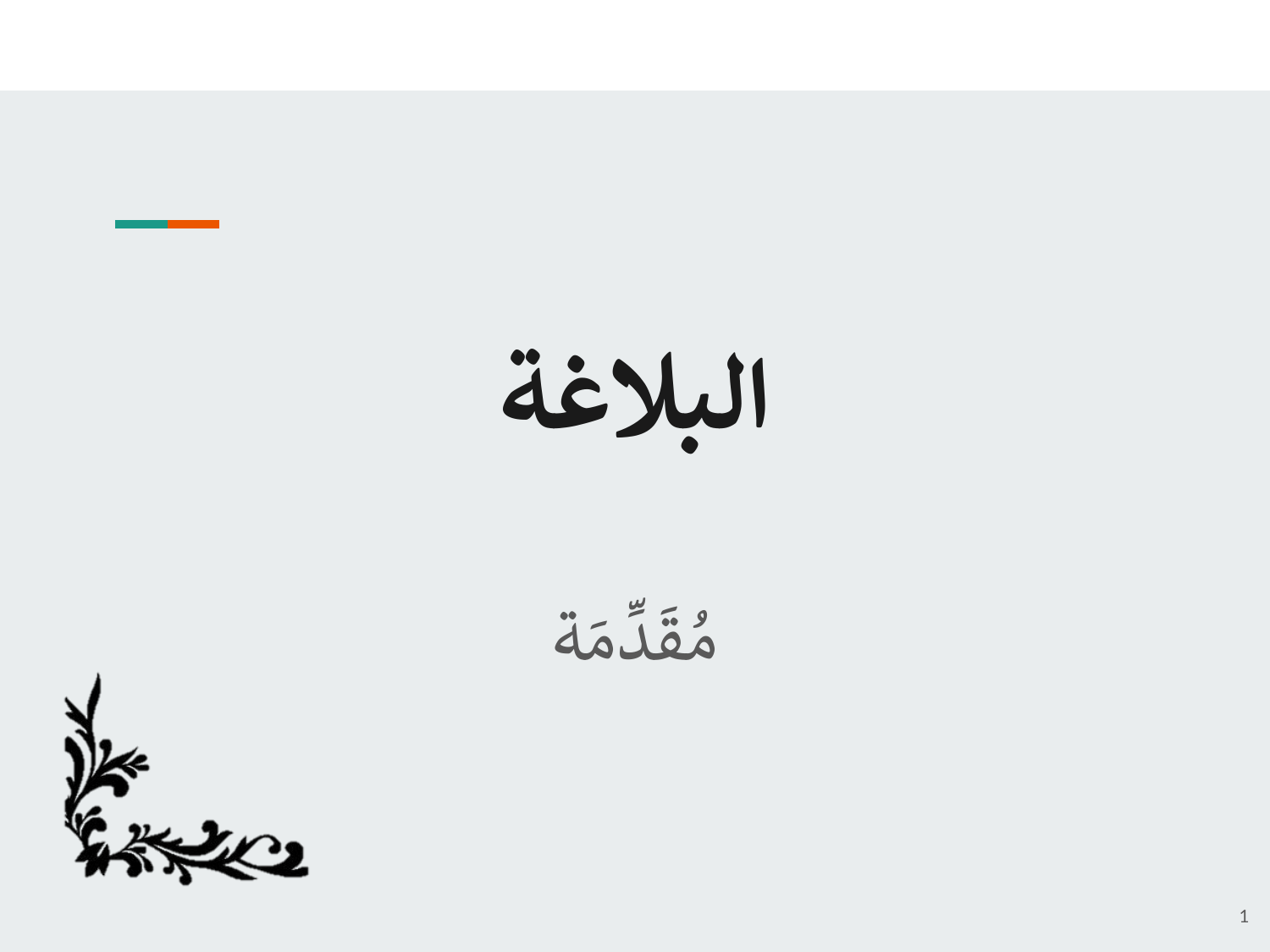### **الصرف, النحو, البالغة**

- **الرصف**is a science concerned with word الكلمة patterns.
- **النحو** is a science governing the use of words to form a statement or message.
- **البالغة**is a science concerned with methods to convey a message that affects or moves.
	- – **المعان علم**different ways of saying something using **ي**  grammatical rules
	- – البيان علمdifferent ways of expressing the same meaning
	- – البديع علمdifferent ways of beautifying a statement.
- **- اإلمالءis the study of writing words as it is spoken.**
- **ات َ صو َ األ** is the study of letters, how to pronounce, its makhraj and sifat –tajweed is part of this ilm.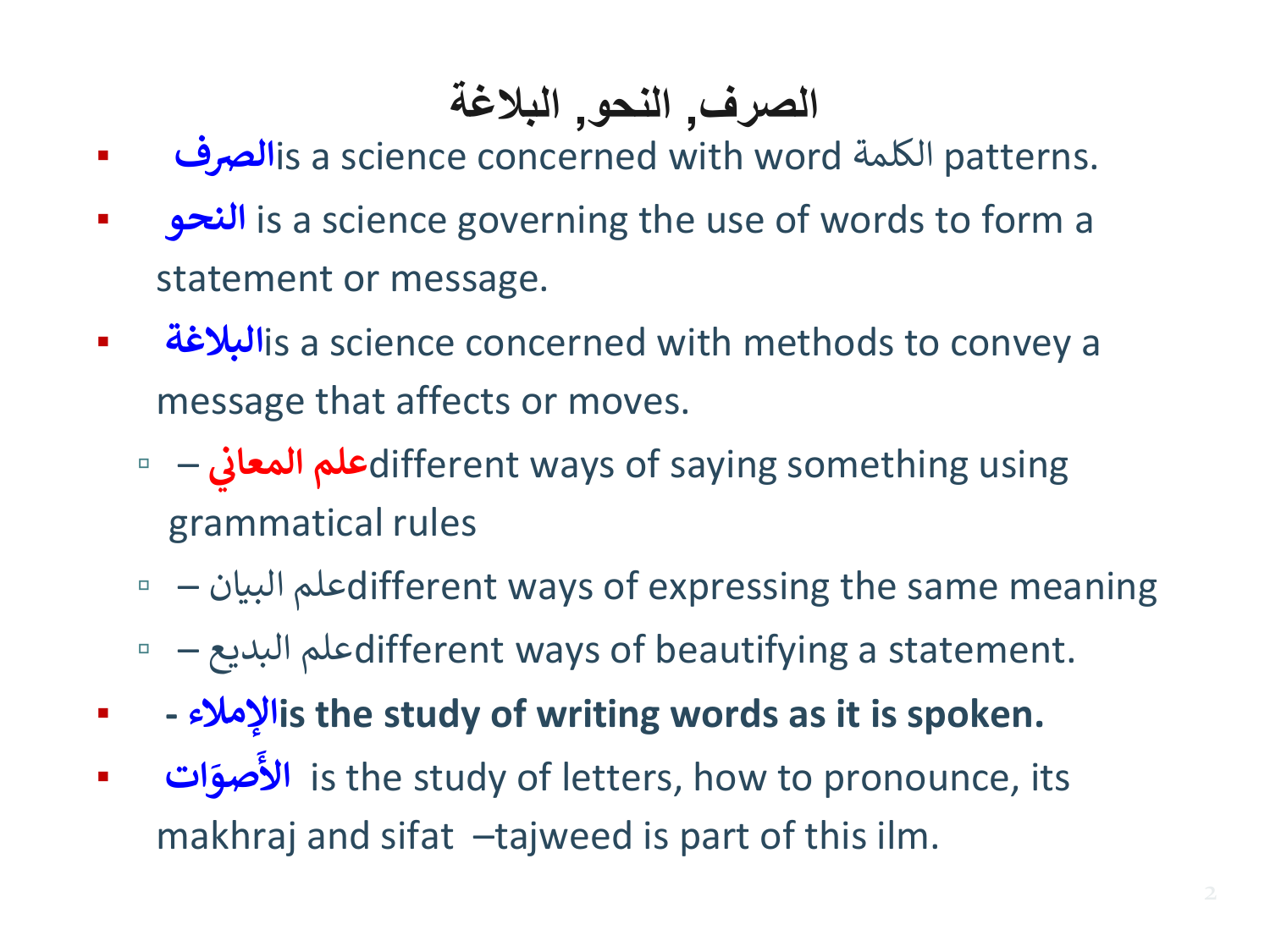### **THE BEGINNINGS OF BALAGHAH**

*(extracts from History of Balagha (Arabic Rhetoric & Eloquence) – Prelude by Suheil Laher*

- ❏ Pre-Islam to 100H
- ❏ THE RED TENT in 'Ukaz.

A means of critique and adjudication – no formal name. Started by Pre-Islamic Poet Ziyad Al-Dhubyan "al-Nabigha" (d.18BH/604C)

- ❏ Emergence of Arabic Poetry in the Sixth Centruy CE; very sophisticated by the time of Prophet Muhammad . صَلَالِلَّهِ
- ❏ Balagha ;as a technical term and a formal subject of study ,a gradual development, *earliest of which is probably this endeavour of poetry criticism*.
- ❏ Influenced by the theological concept of inimitability of the Quran.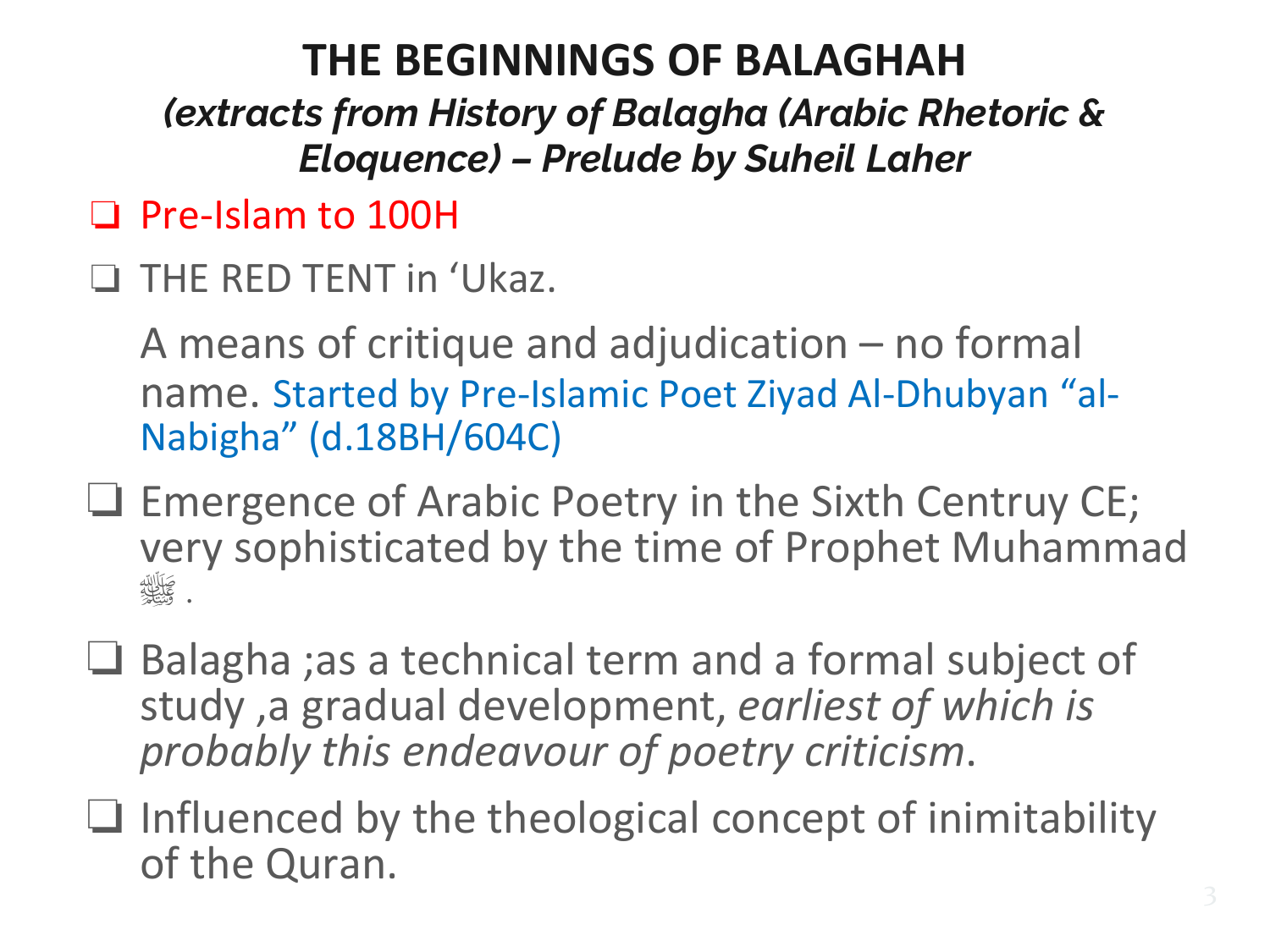### **BRIEF HISTORY**

**1 st Century** 

**41H -132H UMAYYAD DYNASTY**

**Skilful Orators:**

**Zayd ibn Al-Husayn**

**Hasan of Basra**

**Hajjaj ibn Yusuf**

**Wasil ibn 'Ata (Mu'tazillite Theologian)**

**Sites of Literary Presentation:**

**Marketplaces of Mirbad (Basra) and Kunasa (Kufa)**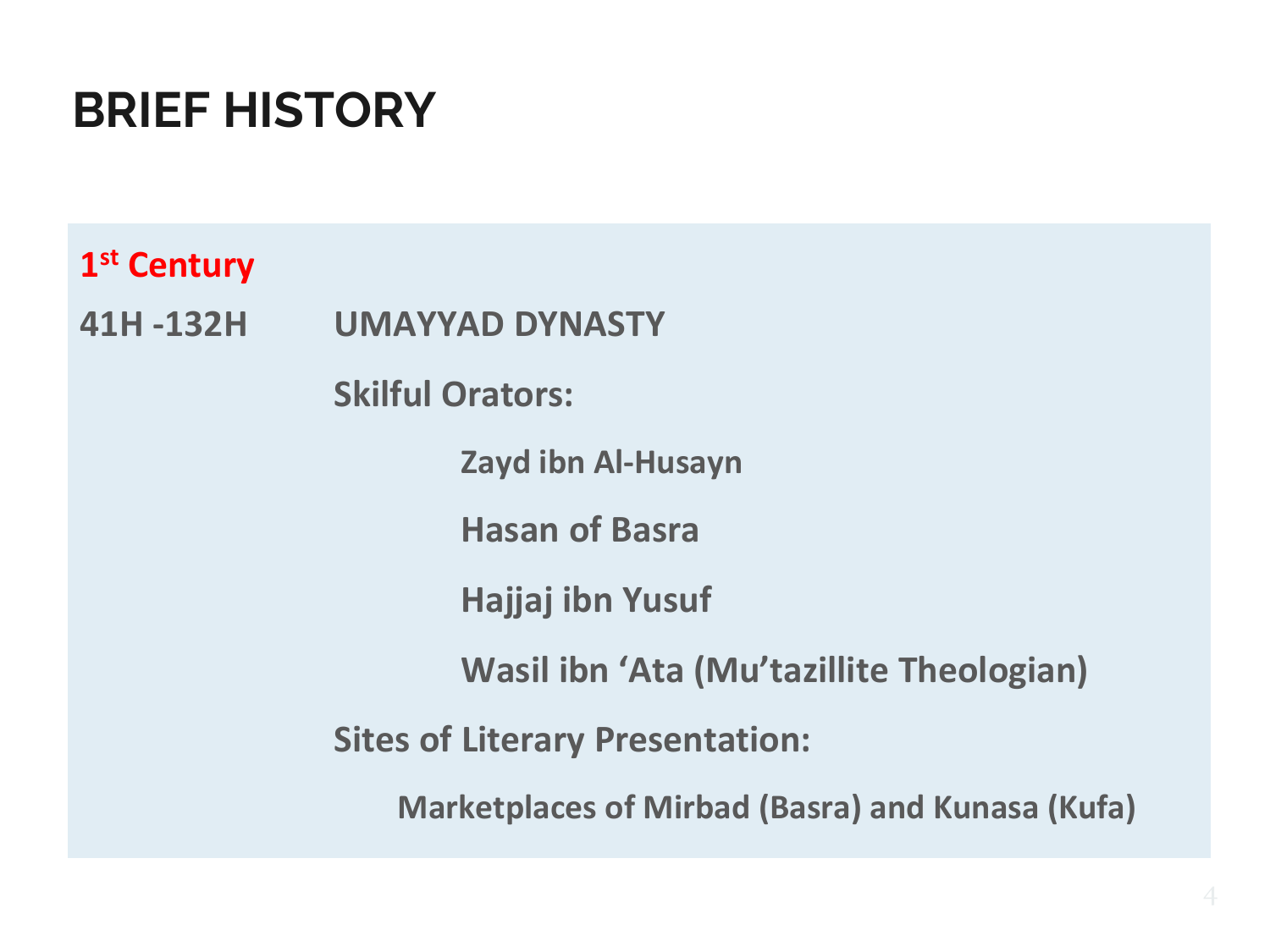# **SOME DATES AND FACTS**

### **100 – 300H**

- ❏ **Government Secretaries (kuttab) - Using refined and ornamental language for official documents. Impetus to the Development of Balaghah.**
	- ❏ **Manuals for secretaries**
		- ❏ **Adab Al-Katib - Ibn Qutayba (d.276H)**
		- ❏ **al-Alfaz al-Kitabiyya - Abdul Rahman al-Hamdhani (d.327H) – A compilation of synonyms and eloquent expressions useful for secretaries.**
- ❏ **Philologists (specialist in the study of literary texts and written records) - contributed by serving a wider audience.** 
	- ❏ **al-Fasih - Tha'Lab (d. 291H) – highlighted also inelegant utterances and vulgarisms.**
	- ❏ **Islah al-Mantiq - Ibn Al-Sikkit (d. 244H) - Encyclopedia of correct and eloquent speech**
- ❏ **Declining purity of Arabic – motivating factor for compilations**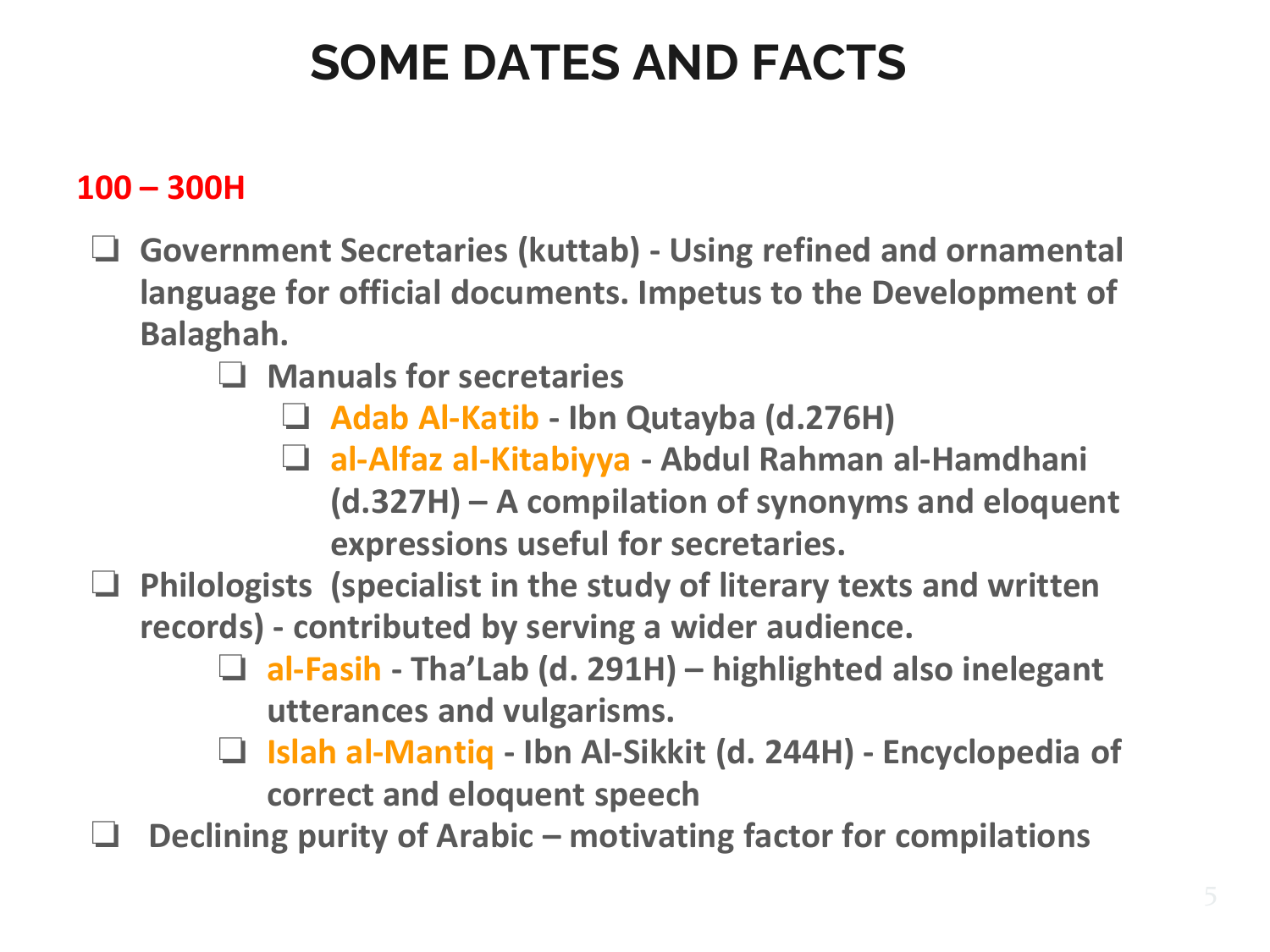### **100 – 300H**

### □ 2<sup>nd</sup> genre of study- Formal literary criticism of Poetry

❏ **Fuhulat al-Shuʻara' ('The Poetic Geniuses,') by the Basran poetry expert philology al-Asmaʻi (d. 216/831). – evaluates a number of pre-Islamic and Islamic Poets**

❏ **3 rd genre – Study of non-Arabic works by Arab philosophers**

❏ **Poetics by Aristotle – translated into Arabic, commented by Ibn Sina (d.428/1037)**

❏ **First Systematic Discussion and Documentation of Balagha**

❏ **Al-Bayan wal-Tabyin – Abu Uthman Al-Jahiz (d255/869) belletrist, Muʻtazilite ('rationalist') theologian and polymath**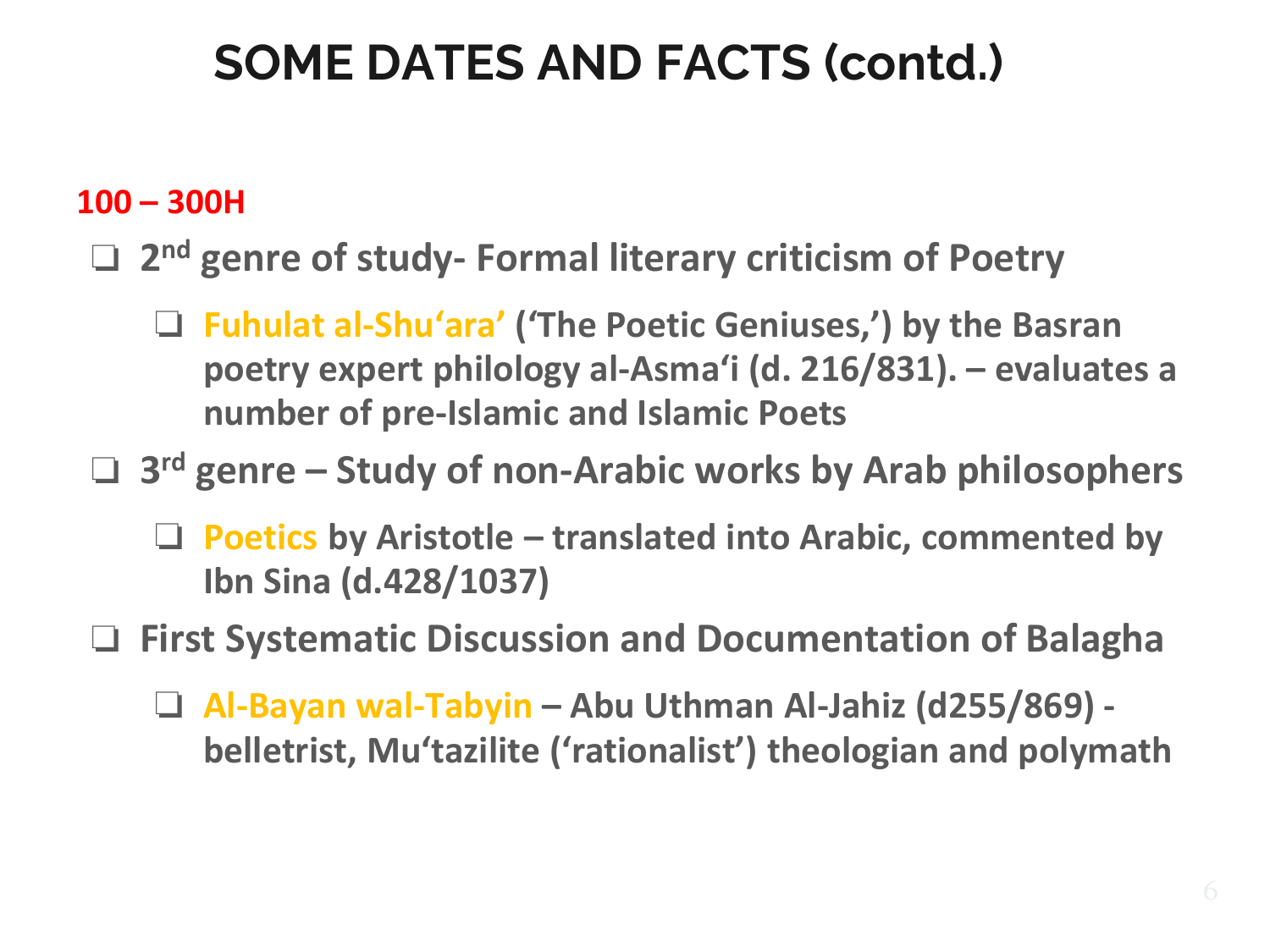- ❏ **200 – 400H**
- ❏ **Rise of ilmu Badi'**
	- ❏ **Literal meaning = 'novelty'**
	- ❏ **Too much use resulted in 'literary conceits**
		- ❏ **forced and artificial**
		- ❏ **excessive use of such embellishments, resulting in poems being of inferior quality.**
- ❏ **Kitab Al- Badi - Abdullah ibn Mu'tazz (d.296H) - he showed that embellishments were present in pre-Islamic poetry and the Quran.**
	- ❏ **First attempt to systemise the study of Al-Badi' which would eventually become one of the three sub-disciplines in the study of Balagha.**
	- ❏ **He sagely commented that, "The embellishments of [speech] are many, and no scholar should claim to have exhaustively listed them all."**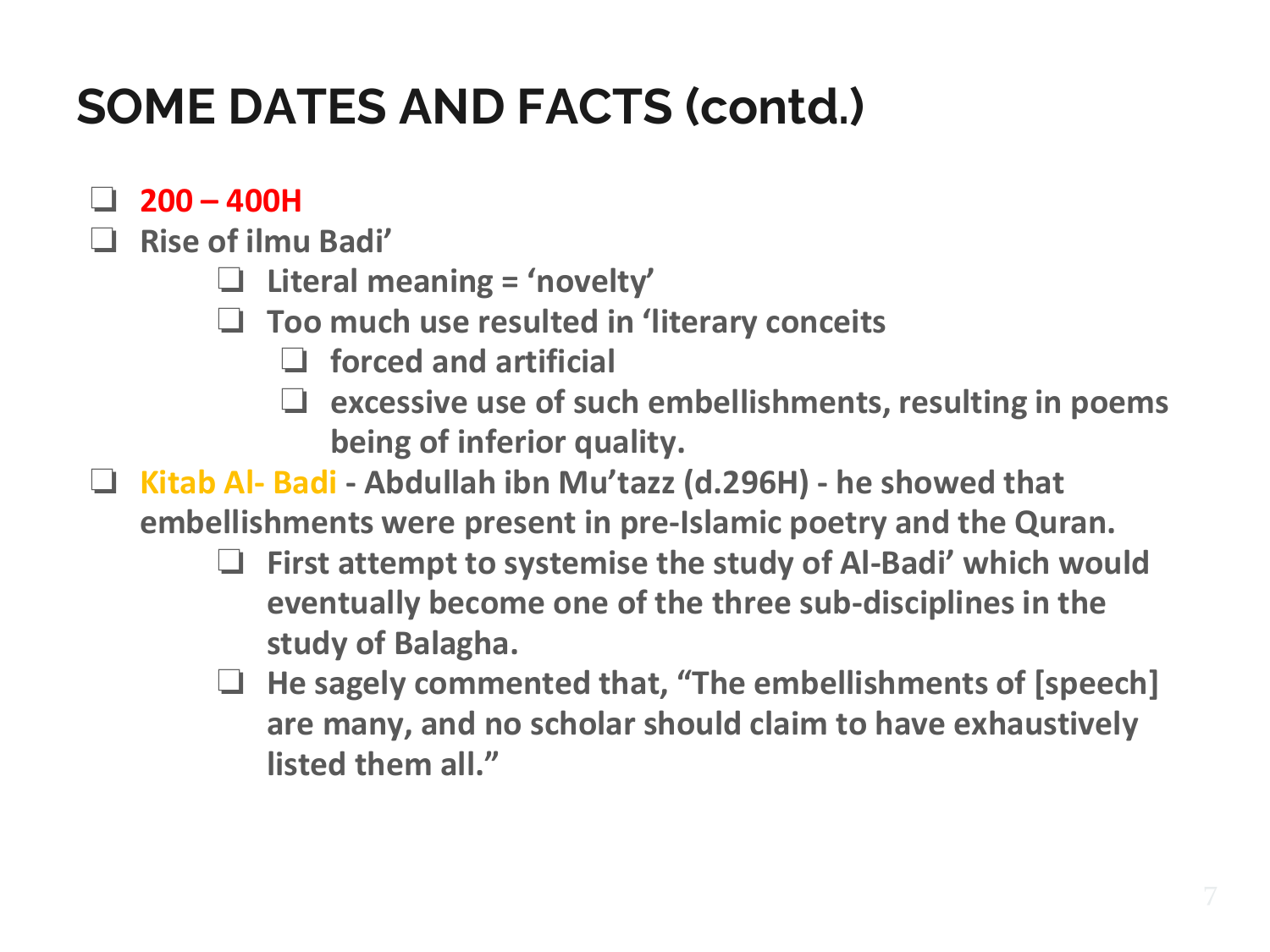#### ❏ **400 – 600H ْ َ**



"For the [scholars of rhetoric], [nazm] was analogous to weaving, manufacturing, goldsmithing, building, embroidery, decoration, and [arts] like that, which require parts to be considered with each other, in order that the placing of each in its [particular] position is for a reason that necessitates it being there, to the extent that if it were placed in a different position, it would not be valid."

- Persian-Arab rhetorician 'Abd al-Qahir al-Jurjani  $(d. 471/1078)$ , Dala'il al-I'jaz

❏ *"…the major credit for synthesizing balagha and harmonizing its different strands goes to `Abd al-Qahir al-Jurjani (d. 471/1078), a Persian grammarian and Ash`ari theologian who lived and died in Gorgan, near the south-east banks of the Caspian Sea." – Suheil Laher*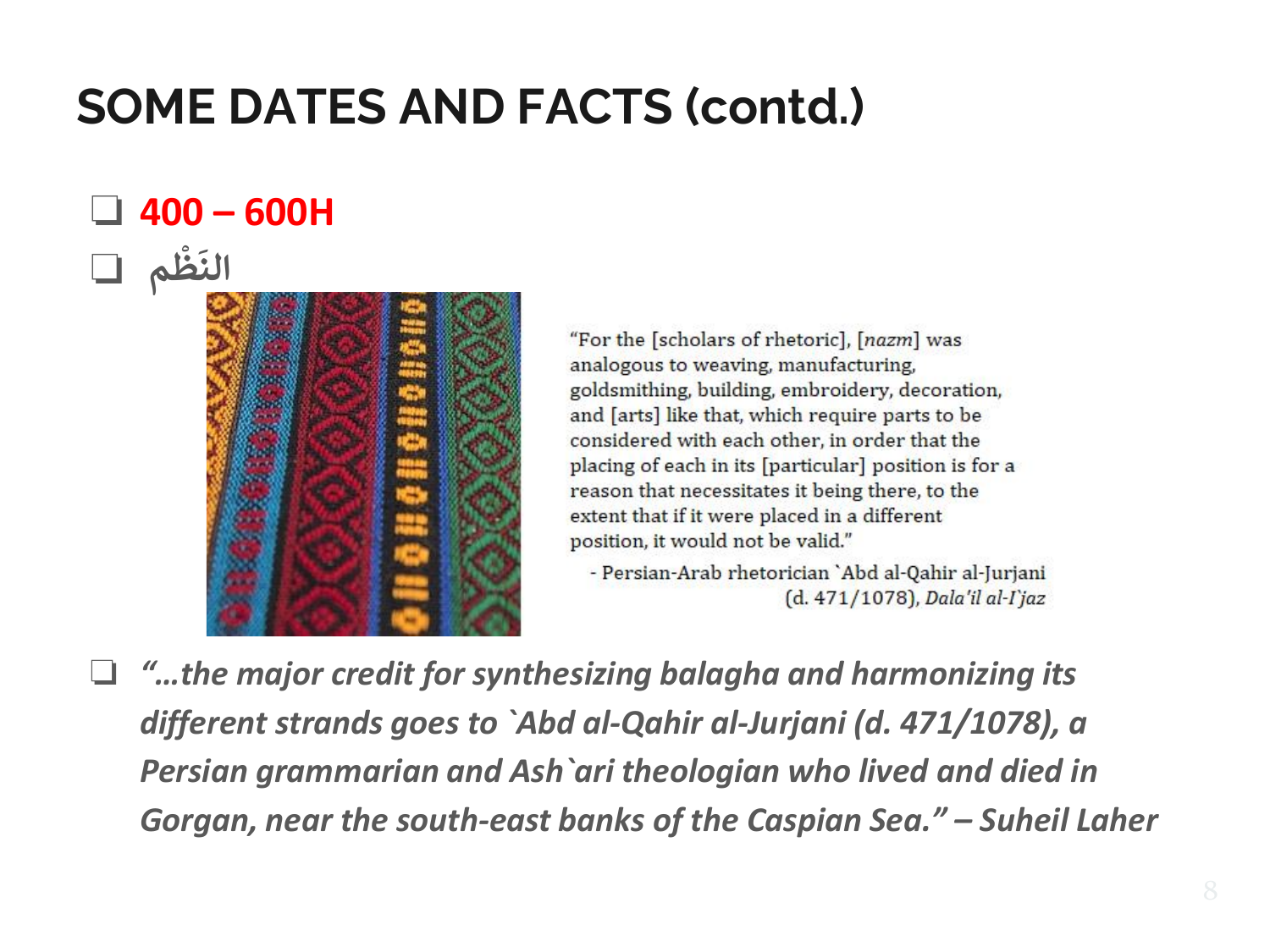### ❏ **600 – 1300H (Stasis and Stagnation)**

❏ *"The crowning systematization occurred in Central Asia, at the hands of Yusuf al-Sakkaki (d. 626/1229), a Khwarazmi scholar of the Arabic language. Sakkaki wrote a compendium of the major disciplines of Arabic entitled Miftah al-`Ulum ('The Key to the Disciplines'), which he divided into three sections: morphology (sarf), syntax (nahw) and balagha respectively. The balagha section was a digest of Jurjani's work on ma`ani and bayan, plus a section on badi` (rhetorical embellishments). Jurjani himself had discussed some rhetorical embellishments, but had not treated badi` as a separate sub-discipline. It was thus Sakkaki who pioneered the division of balagha into three sub-disciplines, which after him became the standard taxonomy, and his book became a standard reference. ." – Suheil Laher*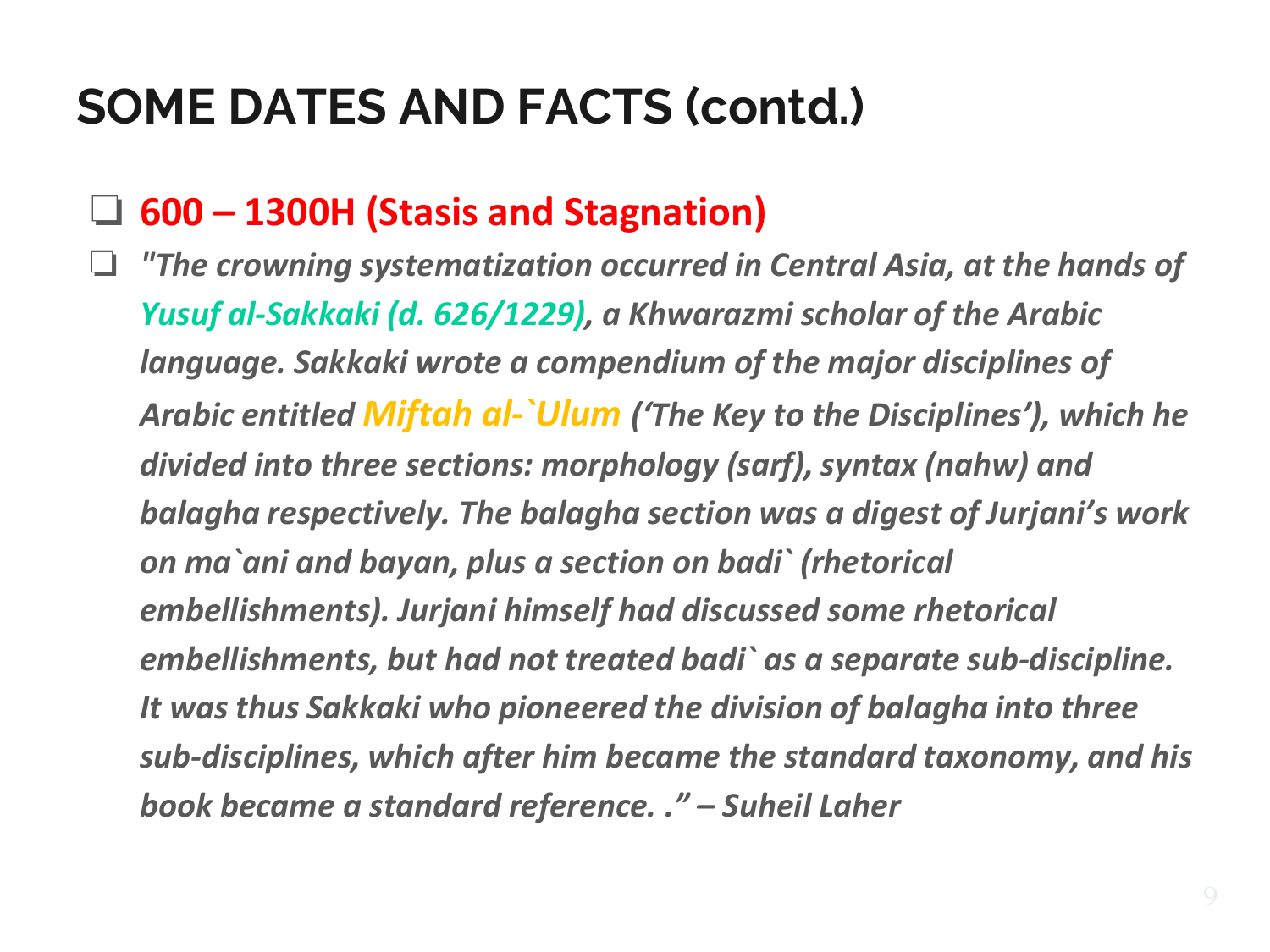**ْ َ ل َ الب َ م عل س ِ ْ ُ ُ ر د ْ َ ا ن َ اذ َ** ِلِمَاذَا نَدْرُسُ عِلْمَ البَلَاْغَةِ **َ غ ؟**

❖ **عيف َ الم البليغ من الكالم الض َ الك ِفَ ر ع ْ َ** لِنَعْرِفَ الكَلام البليغ من الكلام الضَعيف.

So that we know the difference between eloquent (effective) speech and weak (ineffective) speech .

> ❖ **اء َ غ َ ل ب ُ َ ون ك ُ َ ن ن َ أ َ ِطيع َ ت س ْ َ** لِنَسْتَطِيعَ أن نَكُونَ بُلُغَاء.

So that we are able to be eloquent

❖ **جاز القرآن الكريم ِع لدراسة إ ْ َ َ أ** .<br>.<br>د **َ علم البالغة ب**

The science of Balaghah began for the study of the miracle of Al-Quran Al-Kareem.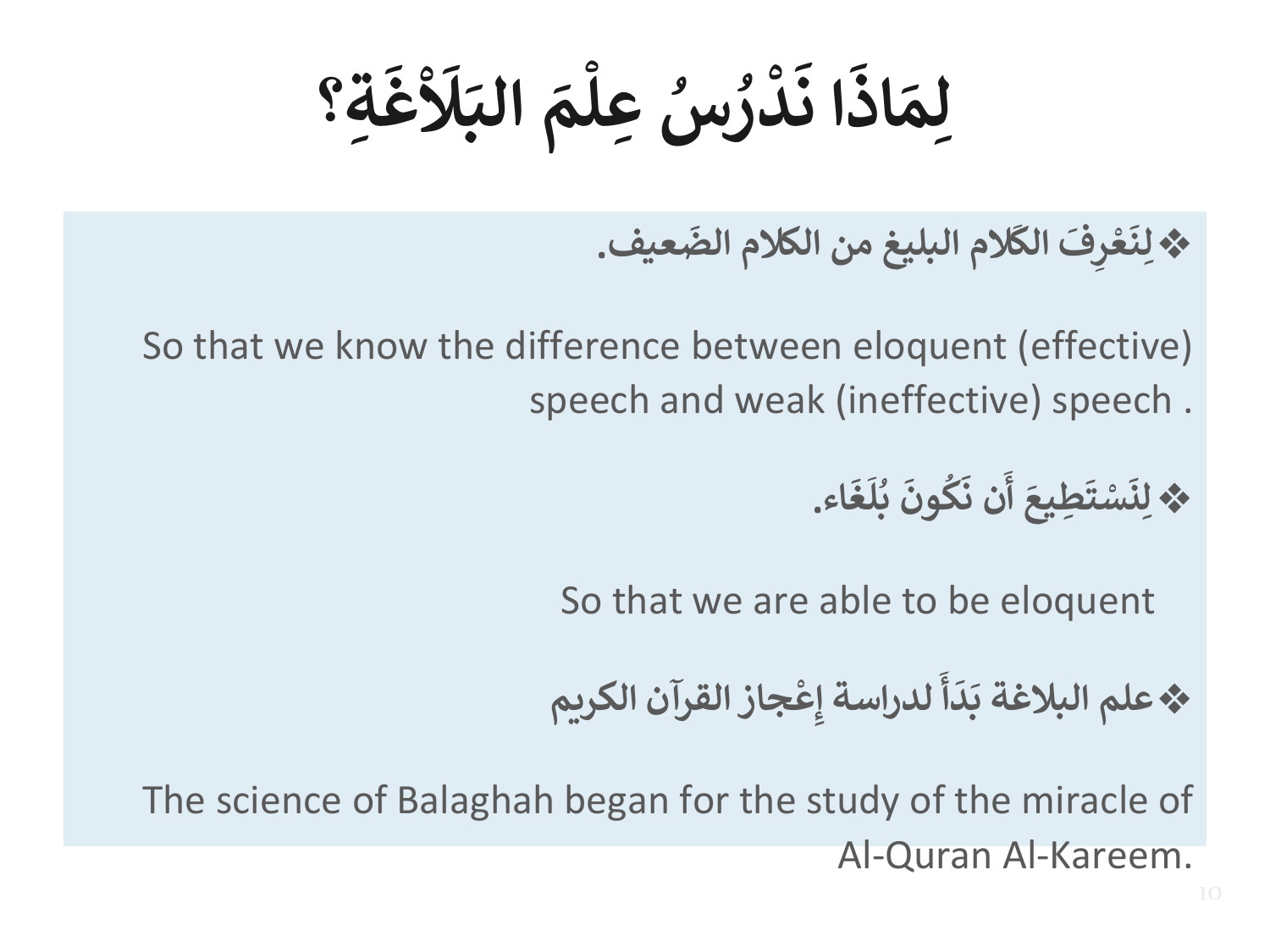### **The Challenge**

- ALLAH SWT did not challenge the Arabs regarding style; He did not say "Do like me ."
- He challenged them in terms ;البيان
	- The ability to express feelings and meanings using language with the clarity and eloquence of the Quran .
- They could do this in their own style .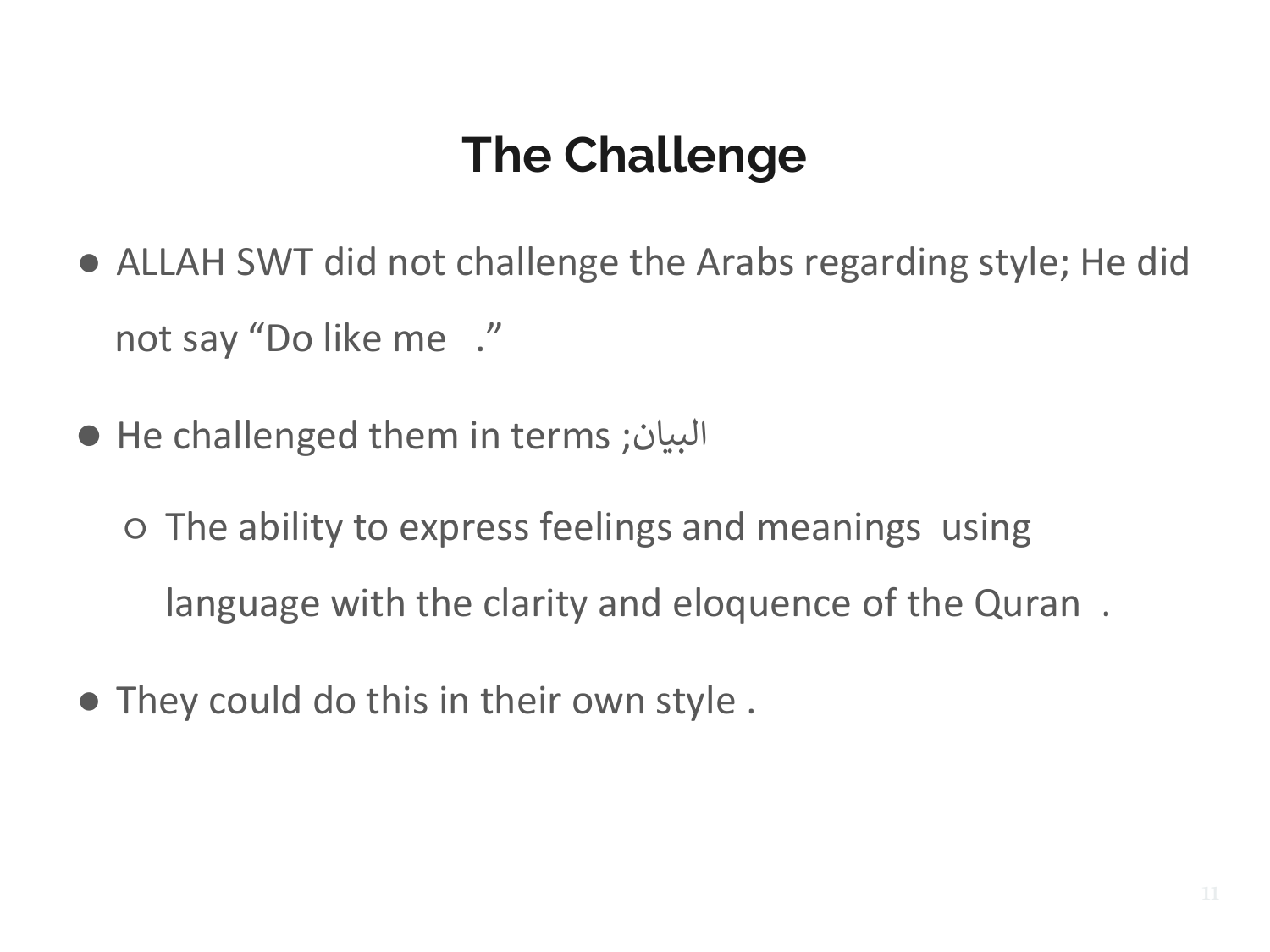#### **َحات ص َطلَ م ْ ُ**

❖**البالغة** غ ❖ **∶** بْلُغُ البُلُوغِ to reach someone's heart ب لَ ُ<br>ا )<br>ፈ ُ ُ<br>ا ់<br>រ  $\frac{1}{2}$ ي  $\overline{\mathbf{r}}$ غ َ ل  $\frac{1}{2}$ ب ❖**البيان** بِيْنُ to become evident, to be clear ب ي ن  $\clubsuit$  $^{\circ}$  $\frac{1}{2}$ ي  $\ddot{\phantom{0}}$ ان  $\frac{1}{2}$ ب ❖ **م ظ ْ َ الن** ❖ م ظ ن to string (pearls), to put in proper order ُ ِظم ن ْ  $\frac{1}{2}$ ي  $\tilde{\mathbf{r}}$ م  $\frac{1}{2}$ ظ  $\overline{a}$ ن

- ❖ the one word to express the eloquence of the Quran
	- ❖ ر ع شto feel, to sense, to be aware of ُ ر ع ش ່<br>ຂ ْ  $\overline{\mathbf{a}}$ ي رَ َ ع  $\frac{1}{2}$ ش

عور ُ ❖ الش ُ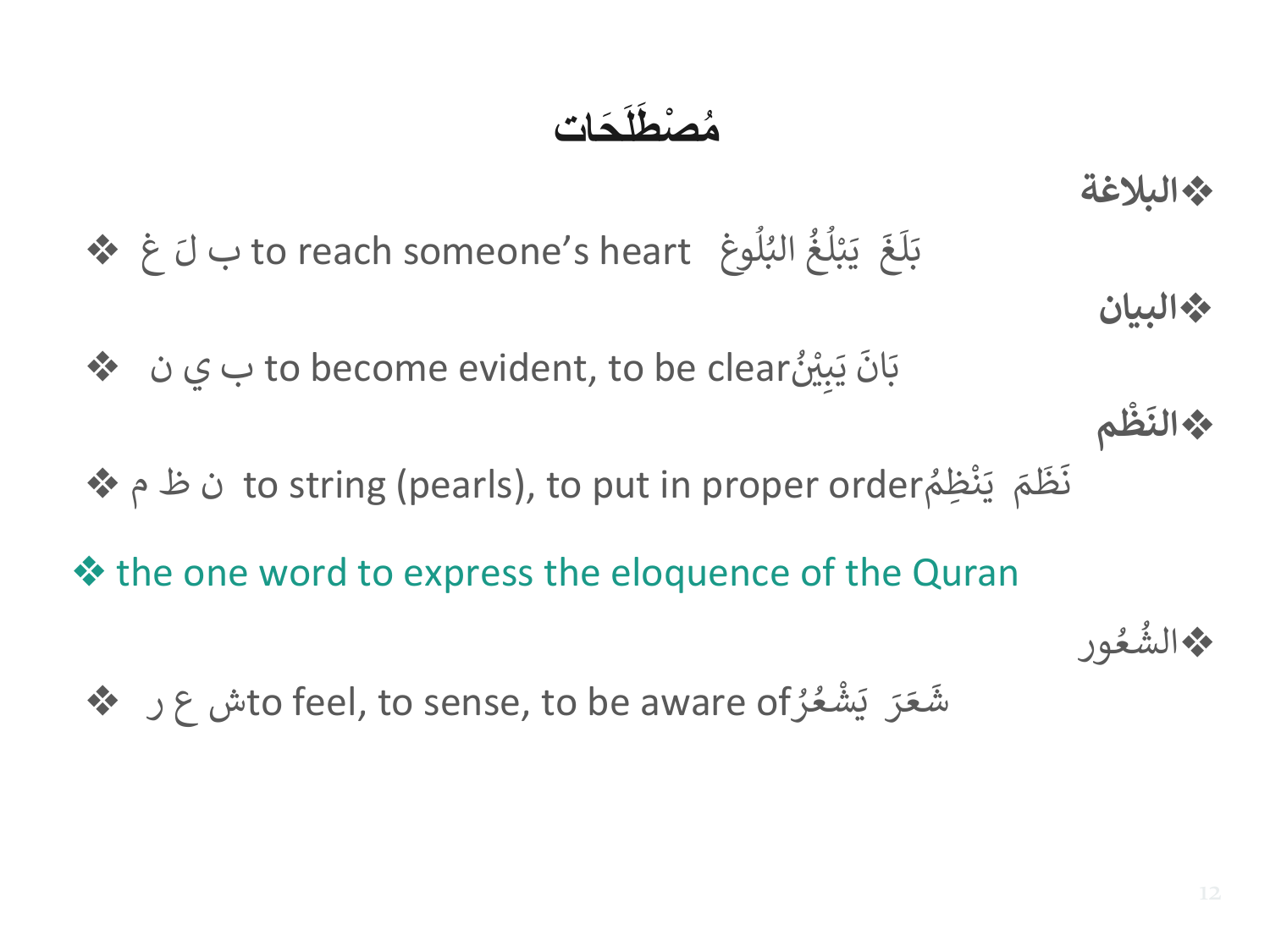#### **ة الكلمة َ اح صَ َ ف**

- In , بالغة we do not say و<br>∙• ة  $\ddot{\phantom{0}}$ ِغ ل  $\ddot{\phantom{0}}$ ب و<br>∙• ة  $\ddot{\tilde{}}$ لِمَة ِ<br>سا we say كُلِمَة بَلِغَة—  **م** ِ<br>مُأ **ل َ ك ِ غ** or **بال م ِّ ل َ ك َ مُتَكَلَّمُ** بَالِا **ُ َ ب غ** i.e eloquent speech or eloquent speaker. We do not have "eloquent word ."
- For ä َ فَصَاحَ ة there is.  $\ddot{\phantom{0}}$ <u>ِ أَلْ</u>مَ َ ة الك َ .<br>فَصَاحَ فَصَاحَة الكَلِمَة.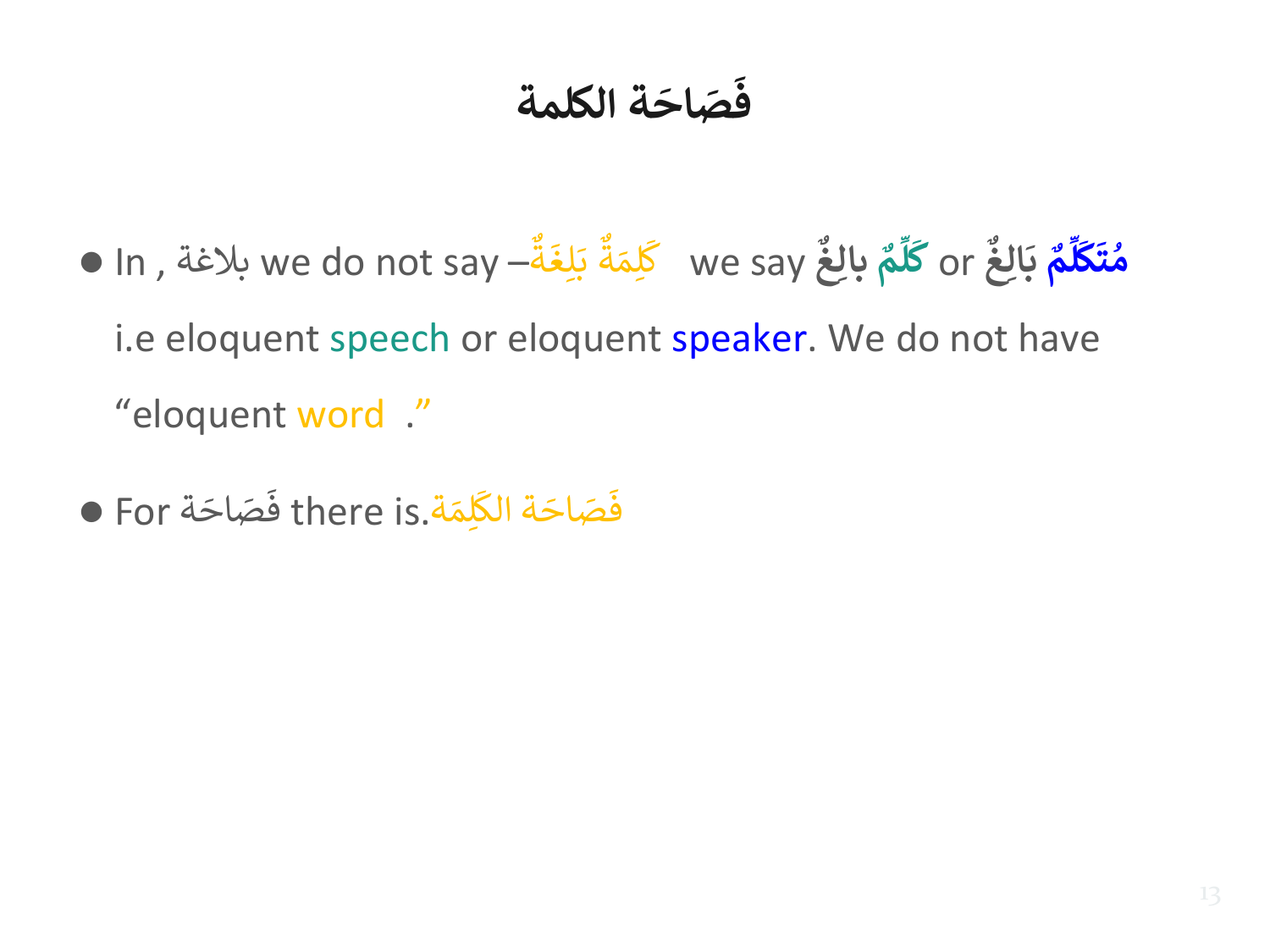#### **َحات ص َطلَ ْ م ُ**

❖ **ة َ اح صَ َ الف (ف ص ح)**

❖ ف ِصح ي ُ ُ ં<br>ક .<br>فصَحَ  $\frac{1}{2}$ أ) F4) to express one self ❖ ح ص ف ।<br>।<br>ज ہ<br>م ֦֧<u>֦</u> ا<br>أ ي  $\overline{\phantom{a}}$ حُبحَ ٍ<br>م  $\frac{1}{2}$ ف) F1) to be eloquent

eloquence

❖ م ل ك to talk, to speak ُ م ِ<br>تَمَا ل ِ<br>س ك ي ै<br>।  $\tilde{\mathbf{r}}$ م ِ<br>َٰعَا ل ِ<br>م ك talking, speaking, speech, mode of expression

بdifficult ,hard be to ص ع ب❖ ُ ُ صَغُبَ يَصْعُ difficulty

❖د ق ع to knot, to tie ُ ِقد ع ْ بِيَّةٍ مِنْ يَسْتَدِينَ بِيَانِيَةٍ مِنْ يَسْتَدِينَ بِيَانِيَةٍ مِنْ يَسْتَدِينَ بِيَانِيَةٍ م  $\frac{1}{2}$ ي  $\frac{1}{1}$ د<br>د  $\frac{1}{2}$ ق  $\ddot{\phantom{0}}$ ع complicated, intricate

❖ **م َ َل َ الك**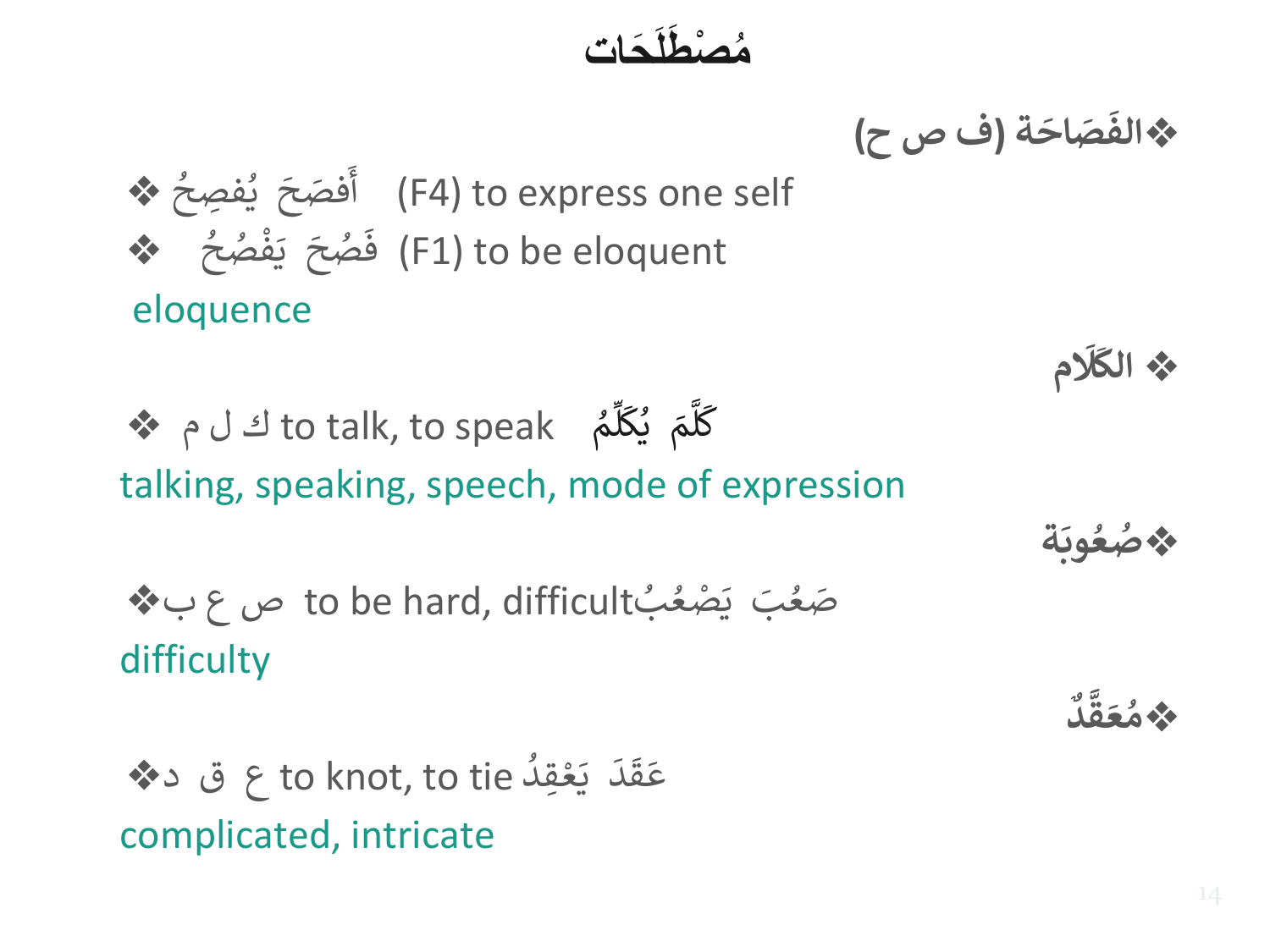#### **ة الكلمة َ اح صَ َ ف**

❖ The combination of letters in the word should not make it difficult to . **ف بالذوق** pronounce **َ ر ع ي** easy on the tongue. **ْ ل**<br>•  $\triangleright$  It should not be words like:

➢ ع ُ خ ْ ع ُ اله - اخ َ ق ُّ الن – ر ْ ش ْ َ ت س ْ ُ م ْ ال

- ❖ It should not go against the rules of س ِقيا ة ال  $\frac{1}{2}$ الِفَ  $\frac{1}{2}$ مُخَالِفَة القِياسِ- صرف -์<br>ถ
	- ➢ It should not be a strange or **ة َ اب َ ر َ تكأكأ**like word **الغ**
	- $\triangleright$  It should not be of weak composition.
- ◆ The meaning should be clear and not.  $\lambda$  $\frac{1}{2}$ ق  $\overline{\phantom{a}}$ مُعَقَّد . ์<br>ว
	- عُوبة) الكلام ليس صَعُبَ الفهم). ح ُ ليس الصُّعُوبة) الكلام ليس صَعُبَ الفهم ِ<br>م The speech should be easy toتليس الصَّعُوبة) الكلام ليس صَعُبَ الفهم). understand.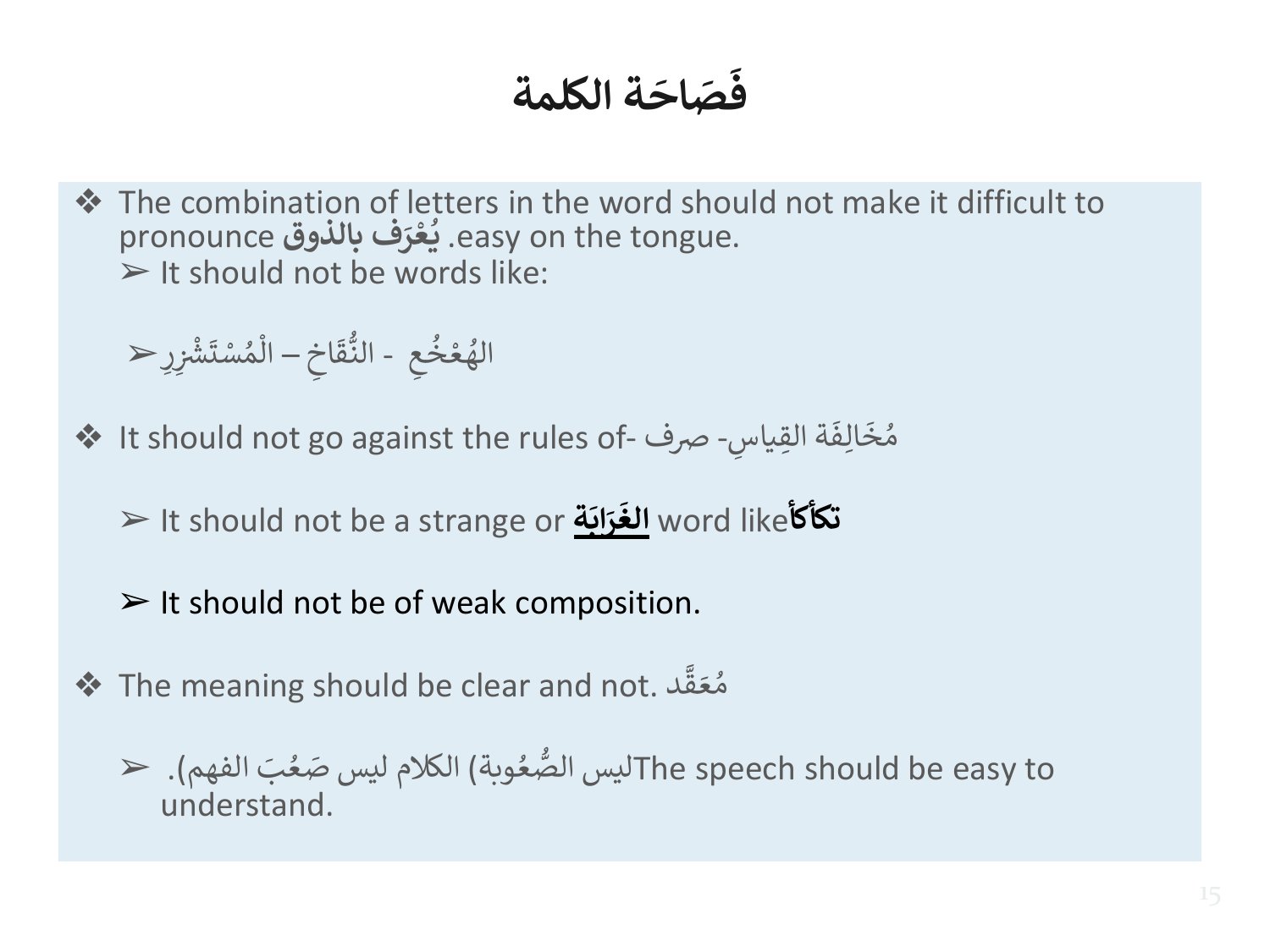**ال َ ق َ ٍم م ا َ ق َ م ِّ ل ِك ل ُ**

#### ● **أن يكون الكالم**  <mark>مُناسِباً لِما تَرِيدُ أَن تَقُولهُ</mark> ا البان الم **ُ َ ول ق ُ َ أن ت يد ِ ر ل مع ال صاحة ِ ما ت ُ ُ َ ف**

- امُنَاسِب) That the speech be <mark>suitable</mark> َ (مُنَاسِب) to what you want to say with clarity and ์<br>ก fluency.
- Use the right style/word intention.
- o Our Prophet Muhammad صلى الله عليه وسلم sometimes use اإلطناب to speak about a meaning by repeating the same meaning in different ways and sometimes he uses , اإلجاز brevity (briefness) when there are big rules to memorise like the pillars of Islam.
- ماء o ً<br>آ ل العstudied the Quran in terms of why Allah SWT used a certain word in a ُ certain place; how the same story is told in different ways to suit the context and intention.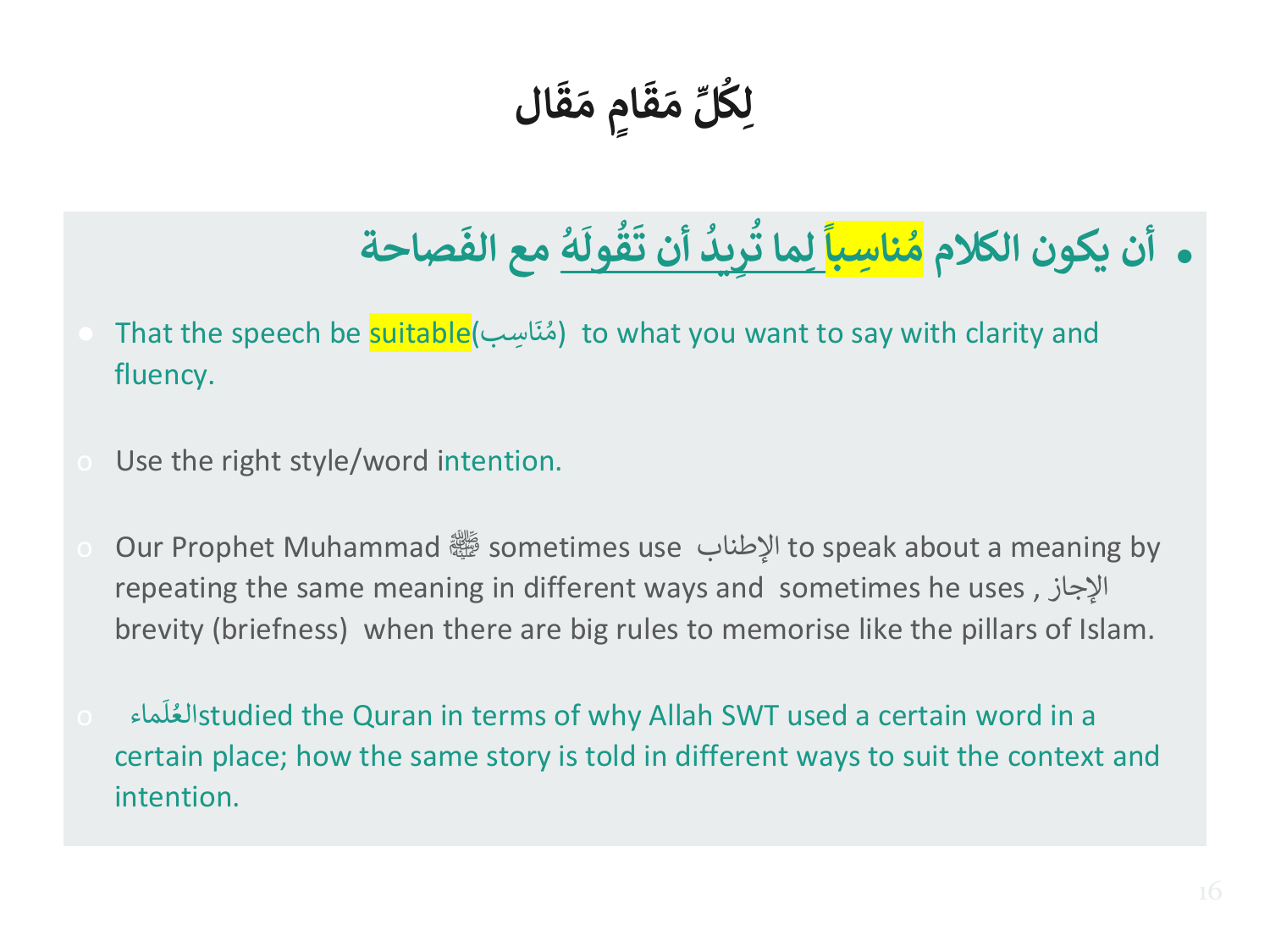**ة ِ َ الغ َ ب علم ال ام ِ ْ َ س ق ْ َ أ**

**علم البالغة ثالثة أقسام .1 ي ان َ ع َ** <mark>علمالمَعَاني</mark> (علم معاني النحو) ْ **.2 ان َ ي َ علم الب ِديع .3 َ علم الب**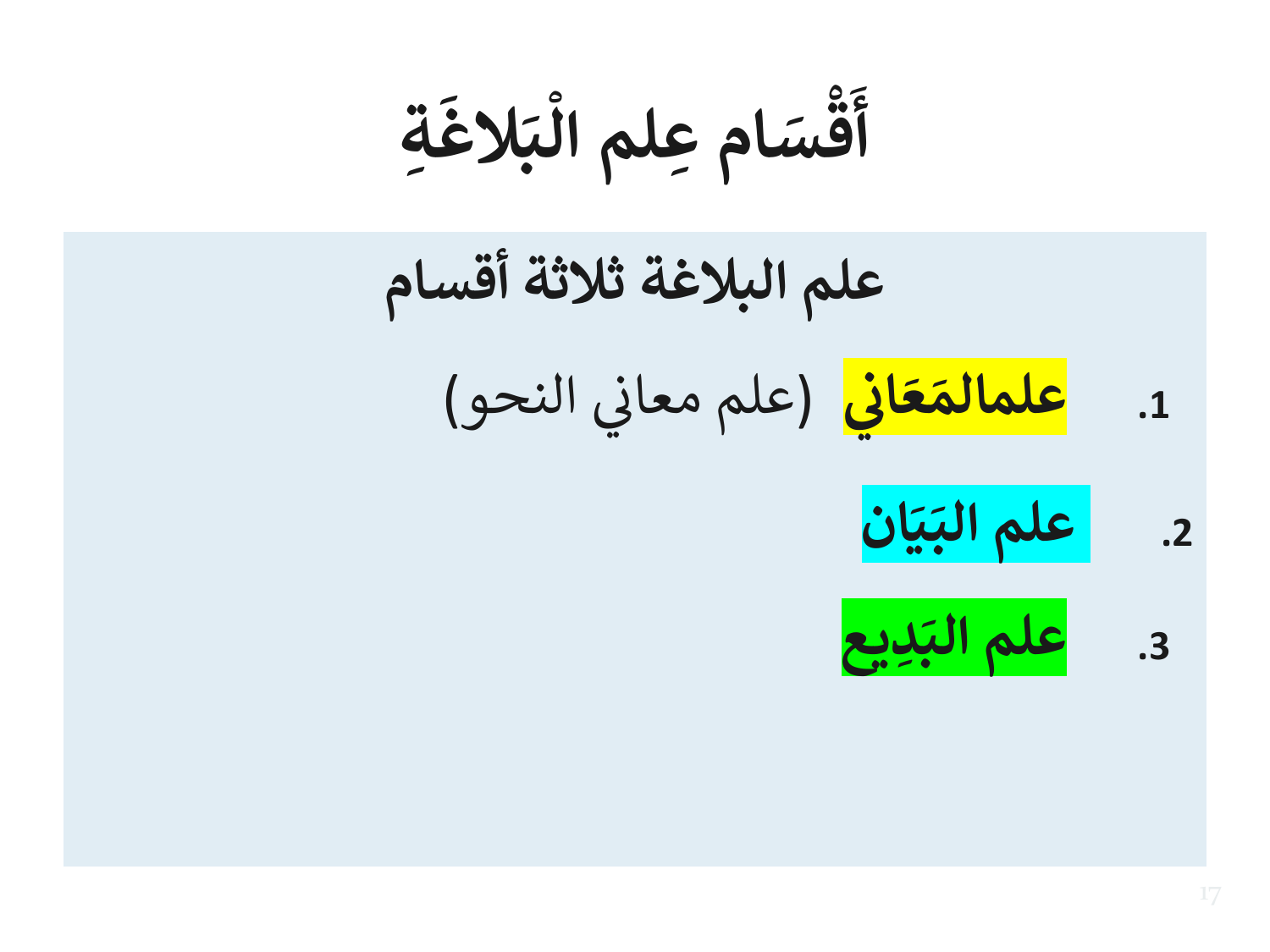**ي علم المعان**

- Different ways of saying something using grammatical rules
- For example:





● When do we use which of the above expressions to say *Zaid came*?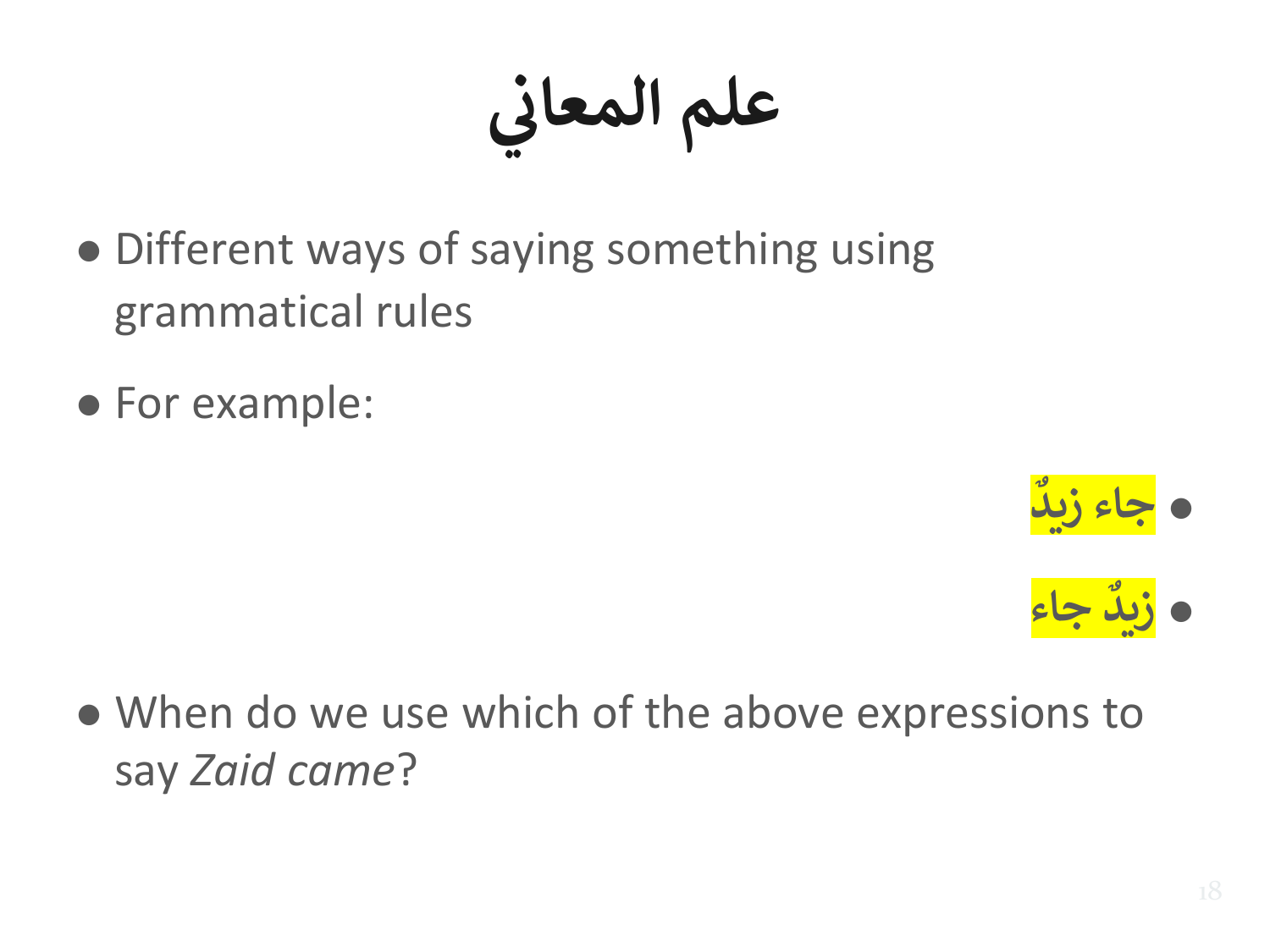**علم البيان**

- Different Ways to deliver a message or meaning. For example you can conveey the meaning of *Zaid is generous* in the following ways:
	- **يم ِ ر َ ك يد َ ز (جملة إسمية)**
	- **0 <mark>التشبيه</mark> -ز**يد كالبَحر في الكَرَم ا<br>سن حر في الكَ ي ّْ ز  $\frac{1}{2}$ زيد كالبَ
	- Zaid is like the sea when it comes to generosity.
		- **االستعارة (المجاز)**  ق ہ<br>ا ِ<br>تَصَدَّ ت  $\frac{1}{2}$ ي ً<br>آ حرا  $\frac{1}{2}$ ب يت ُ  $\frac{1}{2}$ أ  $\tilde{\cdot}$ رَاً

● I saw the sea giving alms.

● **الكناية-** ِلب َ الك ُ بان َ ج ٌ يد َ ز ( بان َ ج ُ ه ُ ب ْ ل َ ك )

● Zaid's dog is cowardly

In this case, Zaid's generosity is related to his dog which becomes cowardly when there are guests around.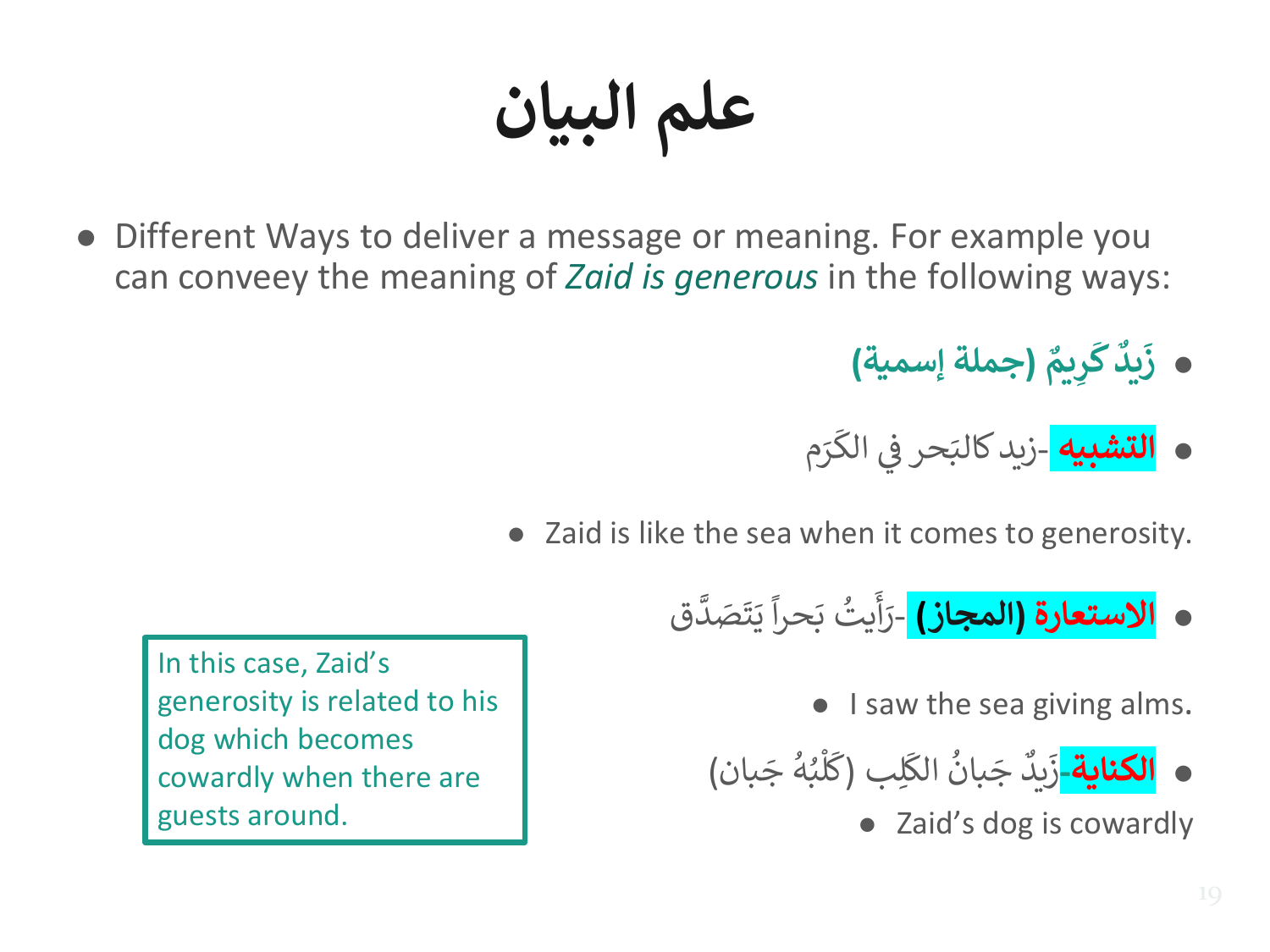**ديع ِ َ علم الب**



**ِتباس** <u>لاق</u> **ا**

When you use a well-known verse of narration from the Quran or Hadis but it is not written word for word.

(9:82) Tawba

**ة َّ ي ِ ور َّ الت**

**ُ**

**اق َ ب ِّ الط**

**ة َ ل َ قاب ُ الم**

**فليضحكوا قليال و ليبكوا كث**

So let them laugh a little and weep much.

 **ريا** -At